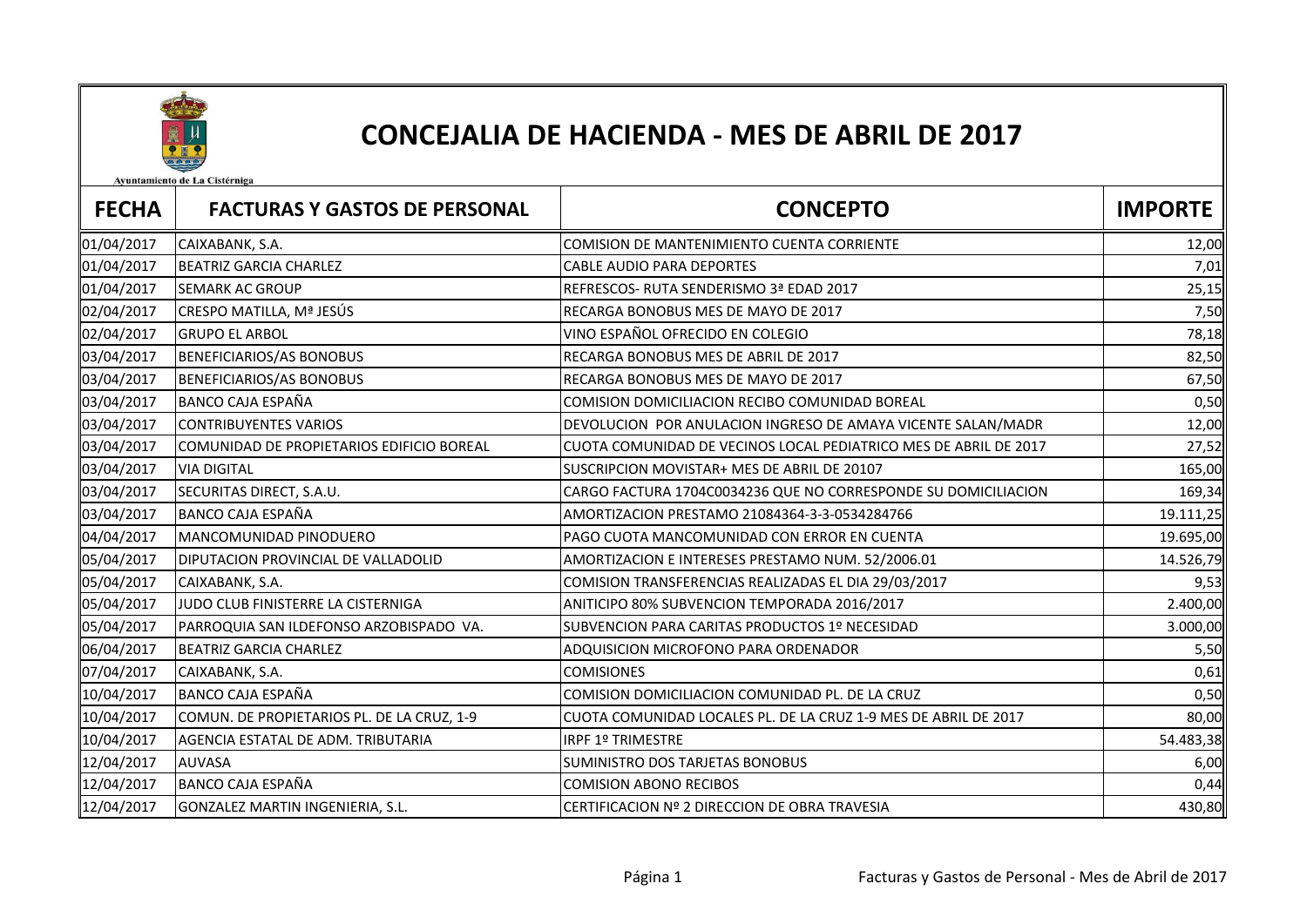| 12/04/2017 | <b>MAPFRE VIDA</b>                        | RECIBO POLIZA 457980 0000 SEGURO COLECTIVO DE VIDA                   | 5.703,68  |
|------------|-------------------------------------------|----------------------------------------------------------------------|-----------|
| 12/04/2017 | <b>BANCO BILBAO VIZCAYA</b>               | AMORTIZACION PRESTAMO NUMERO 9543517958                              | 8.928,57  |
| 12/04/2017 | OBRAS CONEDAVI, S.L.                      | OBRA: URBANIZACION TRAVESIA DE LA CISTERNIGA - CERTIFICACION Nº 2    | 29.464,32 |
| 12/04/2017 | <b>INES ARRIBAS DEL HOYO</b>              | NOTAS SIMPLES POLIDEPORTIVO Y CAÑADA REAL                            | 19,12     |
| 12/04/2017 | <b>GRUPO ITELEVESA</b>                    | INSPECCION TECNICA DEL VEHICULO VA2456AF                             | 64,76     |
| 16/05/2017 | <b>GRUPO ITELEVESA</b>                    | INSPECCION TECNICA DEL VEHICULO VA7279X                              | 48,49     |
| 17/04/2017 | <b>DEVOLUCIÓN FIANZA HUERTOS</b>          | DEVOLUCION FIANZA GARANTIA HUERTOS ECOLOGICOS                        | 80,00     |
| 17/04/2017 | <b>DISTRIBUCIONES FROIZ, S.A.</b>         | SUMINISTRO PRODUCTOS PARA SERVICIO DE LIMPIEZA                       | 21,39     |
| 17/04/2017 | NOMINAS E INDEMNIZACIONES CONCEJALES      | POR ASISTENCIA A PLENOS Y COMISIONES MES DE MARZO-2017               | 1.152,48  |
| 18/04/2017 | <b>BANCO BILBAO VIZCAYA</b>               | IMPORTE EMISION RECIBOS DOMICILIADOS                                 | 5.907,11  |
| 20/04/2017 | <b>ACREEDORES VARIOS</b>                  | INTERESES DE DEMORA DEVOLUCION RECIBO IVTM                           | 3,71      |
| 20/04/2017 | DEVOLUCIÓN TASA                           | DEVOLUCION INGRESO INDEBIDO INSTALACION SOMBRILLAS                   | 4,20      |
| 20/04/2017 | ALMACENES CAMARA, S.A.                    | POSTES DE MADERA PARA JARDINERIA                                     | 9,90      |
| 20/04/2017 | CERAMICA ZARATAN S.A.                     | RECEPCION RESIDUOS BIODEGRADABLES                                    | 11,55     |
| 20/04/2017 | SUMINISTROS INDUSTRIALES SYRESA, S.L.     | CORREA TRAPECIAL PARA TRACTOR ISEKI CORTA CESPED                     | 13,41     |
| 20/04/2017 | GAS NATURAL S.U.R. SDG, S.A.              | GAS NATURAL VIVIENDA C/ PINODUERO N.º 4 - 1º DEL 2.12.16 AL 02.02.17 | 13,98     |
| 20/04/2017 | MT SERVICIOS DE FORMACION, S.L.           | SUBVENCIÓN CLASES DE PINTURA HIJO TRABAJADOR SEGUN CONVENIO          | 22,50     |
| 20/04/2017 | GAS NATURAL SERVICIOS SDG, S.A.           | GAS NATURAL VIVIENDA C/ PINODUERO N.º 4 - 2º DEL 04/10 AL 01/12.16   | 23,28     |
| 20/04/2017 | GAS NATURAL SERVICIOS SDG, S.A.           | GAS VIVIENDA C/ PINODUERO Nº4 2ºADEL 02.12.16 AL 02.012.17           | 24,58     |
| 20/04/2017 | <b>ALCASA</b>                             | SUMINISTROS FONTANERIA PARA COLEGIO F.C. LOMAS                       | 27,41     |
| 20/04/2017 | RECICLA 2 RECOGIDA Y GESTION S.L.         | RECOGIDA TRANSPORTE Y GESTION DE RESIDUOS 16/03/2017                 | 30,25     |
| 20/04/2017 | AUTO-REPUESTOS BARAJAS, S.L.              | SUMINISTRO VALVOLINA PARA RENAULT                                    | 30,75     |
| 20/04/2017 | PASCUAL ARRANZ G., S.L. OLIVETTI          | RATON Y TECLADO PARA PUESTO RECAUDACION PLANTA BAJA                  | 32,59     |
| 20/04/2017 | RECICLA 2 RECOGIDA Y GESTION S.L.         | RECOGIDA TRANSPOTE Y GESTION DE RESIDUOS PUNTO LIMPIO 16/03/2017     | 34,85     |
| 20/04/2017 | <b>BENILDE APARICIO SAN JUAN</b>          | SUMINISTROS DE FERRETERIA PARA TRABAJOS VARIOS                       | 44,95     |
| 20/04/2017 | TECNICOSA VALLADOLID, S.L.                | CABEZAL DE ALUMINIO Y DISPENSADORES PARA DESBROZADORAS               | 57,96     |
| 20/04/2017 | <b>ANA GONZALEZ MIGUEL</b>                | COSTO SEGÚN CONVENIO CLASES DE RESTAURACION PARA TRABAJADORES        | 60,00     |
| 20/04/2017 | TINLOHI, S.L.                             | SERVICIO DE GRUA VEHICULO DESDE PZA. MAYOR HASTA C/ PABLO PICASSO    | 60,50     |
| 20/04/2017 | <b>VICTOR GALA HERNANDEZ</b>              | SUMINISTRO DIEZ TACOS PARA YOGA POLIDEPORTIVO                        | 60,50     |
| 20/04/2017 | ALKI-OLID, S.L.                           | ACEITE MOTOR HP SUPER 5 L PARA COMBUSTIBLE DE MEZCLA                 | 61,50     |
| 20/04/2017 | IBERICA DE REVESTIMIENTOS GRUPO EMP, S.L. | DISOLVENTE PARA COLEGIO F.C. LOMAS Y PINTURA PARA BANCOS             | 63,08     |
| 20/04/2017 | <b>ESPECTACULOS DUERO S.L.</b>            | SERVICIOS EN TEATRO MUNICIPAL TECNICO DE SONIDO E ILUMINACIÓN        | 68,97     |
| 20/04/2017 | <b>EXCLUSIVAS MAOR, S.L.</b>              | SUMINISTROS PARA DESBROZADORA                                        | 72,12     |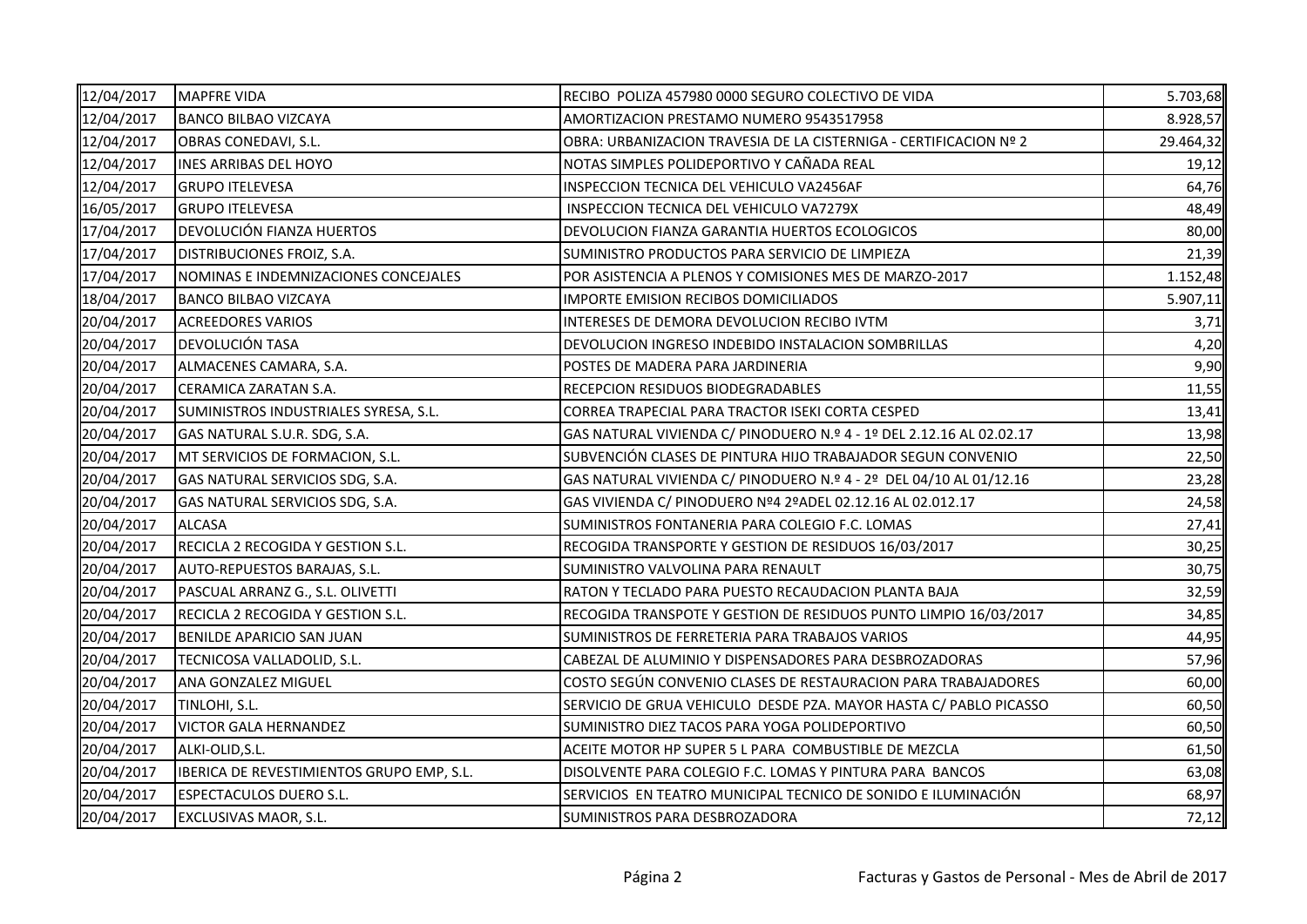| 20/04/2017 | <b>SCHINDLER</b>                           | MANTENIMIENTO ASCENSOR CENTRO SOCIAL MARZO 2017                          | 72,65  |
|------------|--------------------------------------------|--------------------------------------------------------------------------|--------|
| 20/04/2017 | <b>EXCLUSIVAS MAOR, S.L.</b>               | MASCARAS PARA FUMIGAR Y MATERIALES PARA TALLER METALICO                  | 76,69  |
| 20/04/2017 | <b>ALCASA</b>                              | GRIFOS LAVABOS Y TUBOS FLEXIBLES PARA COLEGIO F.C. LOMAS                 | 77,73  |
| 20/04/2017 | WOLTERS KLUWER ESPAÑA, S.A.                | IMPLANTACION ADMINISTRACION ELECTRONICA E-FRA                            | 78,00  |
| 20/04/2017 | <b>SUSANA CRESPO PALOMO</b>                | COSTO SEGÚN CONVENIO CLASES PINTURA PARA TRABAJADORES                    | 79,00  |
| 20/04/2017 | ANA GONZALEZ MIGUEL                        | COSTO SEGÚN CONVENIO CLASES RESTAURACION PARA 2 TRABAJADORES             | 180,00 |
| 20/04/2017 | <b>ESPECTACULOS DUERO S.L.</b>             | SERVICIOS EN TEATRO MUNICIPAL TECNICO DE SONIDO E ILUMINACIÓN-ENE Y FEB. | 91,96  |
| 20/04/2017 | PASCUAL ARRANZ G., S.L. OLIVETTI           | SUMINISTRO TONER MAGENTA PARA POLIDEPORTIVO                              | 101,52 |
| 20/04/2017 | GAS NATURAL S.U.R. SDG, S.A.               | GAS NATURAL PIJ PERIODO DEL 02.12.16. AL 2.02.17                         | 106,50 |
| 20/04/2017 | RICARDO ALONSO MUÑOZ                       | SUMINISTRO SACOS DE CEMENTO PARA OBRAS                                   | 111,32 |
| 20/04/2017 | CERAMICA ZARATAN S.A.                      | RECEPCION RESIDUOS BIODEGRADABLES DE PODAS 1ª QUINCENA MARZO 2017        | 112,20 |
| 20/04/2017 | M. DEL CARMEN DIAZ SILVA                   | SUMINISTROS DE FERRETERIA PARA TRABAJOS VARIOS                           | 114,41 |
| 20/04/2017 | <b>ACREEDORES VARIOS</b>                   | DEVOLUCION IVTM POR EXENCION                                             | 120,08 |
| 20/04/2017 | FCO. JAVIER ZAPATA LEAL                    | SUMINISTRO ACEITE PARA TALLER MECANICO                                   | 127,00 |
| 20/04/2017 | COMUN. DE PROPIETARIOS EDIFICIO BOREAL     | DEVOLUCION FINAL INTERESES DE DEMORA LIQUIDACIONES                       | 131,58 |
| 20/04/2017 | WORK-MEN C.B.                              | BUZO DESECHABLE, GUANTES NITRILO Y CHALECO REFLECTANTE PARA OPERARIOS    | 141,57 |
| 20/04/2017 | LEFEBVRE - EL DERECHO, S.A.                | MEMENTO URBANISTICO 2017 SUSCRIPCION EN PREPUBLICACIÓN                   | 143,21 |
| 20/04/2017 | SECURITAS DIRECT, S.A.U.                   | ALARMA COLEGIO J. DIAZ DEL 1 DE ABRIL AL 30 DE JUNIO DE 2017             | 144,73 |
| 20/04/2017 | CRUZ ROJA ESPAÑOLA ASAMBLEA COM. PINODUERO | COBERTURA PRESTADA VI CARRERA POPULAR DEL 25.02.17                       | 163,45 |
| 20/04/2017 | NUTRIPLANT Y FARMACAMP, S.L.               | HERBICIDA Y NUTRIENTE DE ROSALES PARA JARDINES                           | 164,21 |
| 20/04/2017 | <b>BENILDE APARICIO SAN JUAN</b>           | SUMINISTROS DE FERRETERIA PARA TRABAJOS VARIOS                           | 177,54 |
| 20/04/2017 | MARIA DEL MAR D. ESPINILLA GARCIA          | MASTERCLASS DANZA MODERNA CREACION COREOGRAFICA                          | 190,00 |
| 20/04/2017 | COMERCIAL AGRICOLA CASTELLANA S.L.         | CORREAS PARA JOHN DEERE CORTE CESPED                                     | 198,06 |
| 20/04/2017 | FLUME, S.L.                                | <b>GOTEO PARA PISTA DE PATINAJE</b>                                      | 203,35 |
| 20/04/2017 | INTERCLYM, S.A.                            | SUMINISTRO PRODUCTOS PARA SERVICIO DE LIMPIEZA                           | 221,22 |
| 20/04/2017 | JUNTA DE CASTILLA Y LEON                   | CANON ANUAL 2017 OCUPACION PARCELA REEMPLAZO N.º 76                      | 234,73 |
| 20/04/2017 | <b>SCHINDLER</b>                           | MANTENIMIENTO ASCENSOR CASA DE CULTURA MES DE MARZO DE 2017              | 236,85 |
| 20/04/2017 | ROSARIO SAN JOSE FERNANDEZ                 | MATERIALES PARA TALLERES DE CARNAVAL EN FRONTON MUNICIPAL                | 255,90 |
| 20/04/2017 | COMERCIAL DE FUNDICION VALLISOLETANA       | SUMINISTROS PARA FAROLA, VALVULA CORTE P.I. MORA NAVE MUN.               | 279,00 |
| 20/04/2017 | PASCUAL ARRANZ G., S.L. OLIVETTI           | FACTURACION FOTOCOPIAS MAQUINAS VARIOS EDIFICIOS                         | 284,71 |
| 20/04/2017 | PASCUAL ARRANZ G., S.L. OLIVETTI           | TONER PARA MAQUINA POLIDEPORTIVO (NEGRO, CYAN Y AMARILLO)                | 289,07 |
| 20/04/2017 | COMUNIDAD DE PROPIETARIOS EDIFICIO BOREAL  | INTERESES DE DEMORA DEVOLUCION RECIBOS Y LIQUIDACIONES                   | 289,50 |
| 20/04/2017 | <b>INGENIERIA Y MONTAJE S.L.L</b>          | REPARACIONES VARIAS EN POLIDEPORTIVO (VALLAS Y PUERTA DE ENTRADA)        | 302,50 |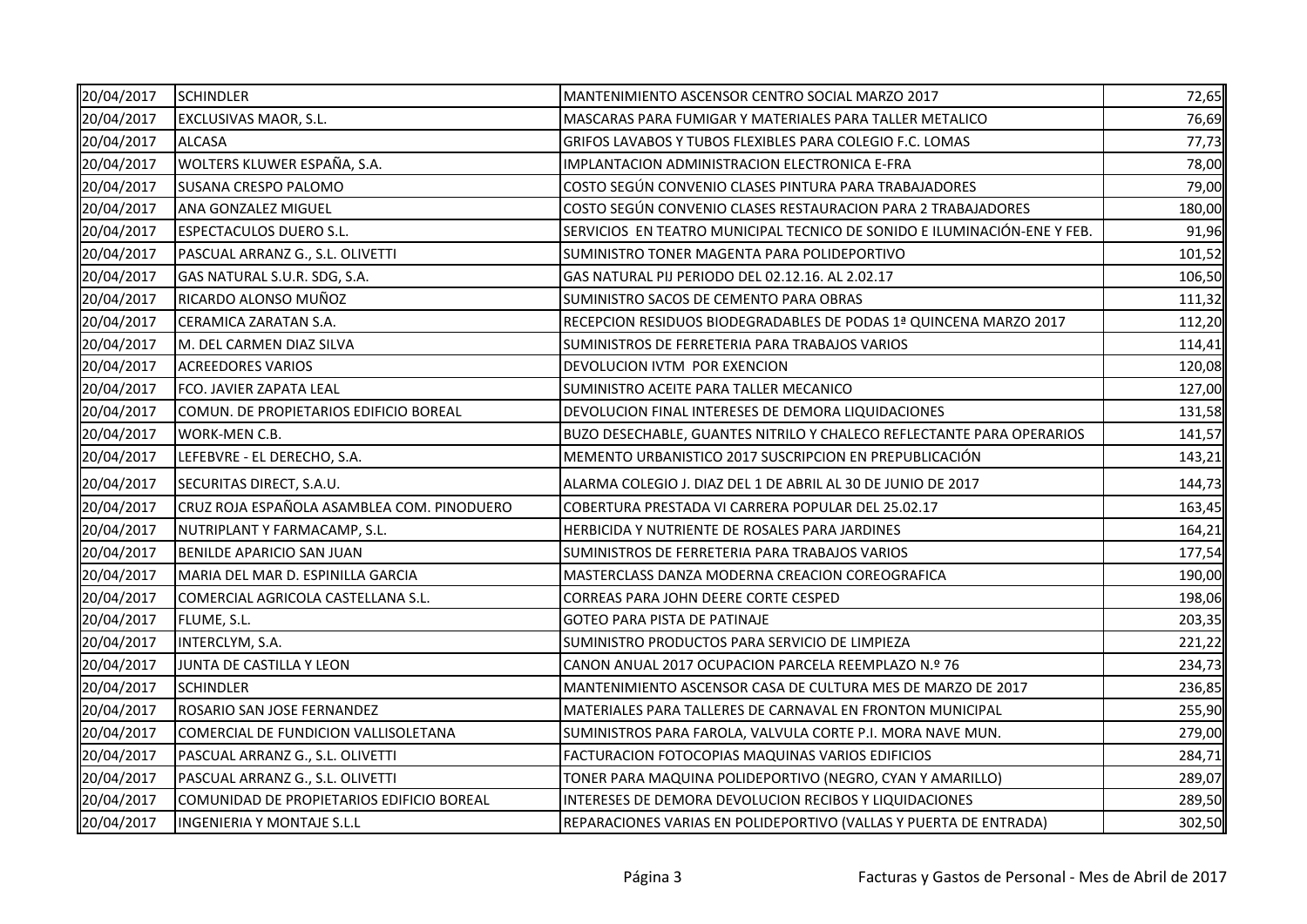| 20/04/2017 | SUMINISTROS INDUSTRIALES VALLADOLID, S.L.      | FERRETERIA PARA TRABAJOS VARIOS MES DE MARZO DE 2017                                                      | 342,02 |
|------------|------------------------------------------------|-----------------------------------------------------------------------------------------------------------|--------|
| 20/04/2017 | CENTRO DE FORM. EN SOPORTE VITAL DE CyL S.L.   | CURSO DE RECICLAJE RCP Y MANEJO DEL DESA 4 HORAS                                                          | 345,00 |
| 20/04/2017 | CEPSA CARD, S.A.                               | GASOLINA SIN PLOMO MES DE FEBRERO DE 2017                                                                 | 348,12 |
| 20/04/2017 | TALLERES 10 C.B.                               | REPARACION AVERIA DE SISTEMA DE AIRE IVECO VA2458AF                                                       | 371,89 |
| 20/04/2017 | GAS NATURAL S.U.R. SDG, S.A.                   | GAS NATURAL VESTUARIOS CAMPO DE FUTBITO DEL 24.12.16 al 23.01.17                                          | 383,00 |
| 20/04/2017 | GARCIA CARRERA FELIX(PELICANO)                 | SUMINISTROS DE FERRETERIA PARA TRABAJOS VARIOS                                                            | 398,90 |
| 20/04/2017 | SUMINISTROS INDUSTRIALES VALLADOLID, S.L.      | FERRETERIA PARA TRABAJOS VARIOS (TALLERES)                                                                | 415,03 |
| 20/04/2017 | CONSTRUCCIONES Y CONTRATAS, S.A.               | MANTENIMIENTO RED DE SANEAMIENTO MARZO 2017                                                               | 420,55 |
| 20/04/2017 | GAS NATURAL SERVICIOS SDG, S.A.                | GAS NATURAL VESTUARIOS TRABAJADORES 02.12.16 AL 02.02.17                                                  | 423,29 |
| 20/04/2017 | QUIMICA INDUSTRIAL MEDITERRANEA S.L.U.         | PRODUCTOS DE LIMPIEZA COLEGIO F.C. LOMAS                                                                  | 424,77 |
| 20/04/2017 | ANIMA DIVERSION ALTERNATIVA, S.L.              | DOMINGOS BASICO EN CENTRO JOVEN ENERO DE 2017                                                             | 431,97 |
| 20/04/2017 | GAS NATURAL S.U.R. SDG, S.A.                   | GAS NATURAL TEATRO LA NAVE PERIODO DEL 02.12.16 AL 02.02.17                                               | 450,01 |
| 20/04/2017 | SOCIEDAD ESTATAL DE CORREOS Y TELEGRAFOS, S.A. | EXPTE 363: FACTURACION SERVICIO DE CORREOS MES DE MARZO DE 2017                                           | 518,13 |
| 20/04/2017 | GAS NATURAL S.U.R. SDG, S.A.                   | GAS NATURAL CASA DEL ARTE DEL 2.12.16 AL 2.02.17                                                          | 524,62 |
| 20/04/2017 | AUTO-REPUESTOS BARAJAS, S.L.                   | SUMINISTROS PARA MANTENIMIENTO VEHICULOS                                                                  | 535,55 |
| 20/04/2017 | CEPSA CARD, S.A.                               | SUMINISTRO GASOLINA SIN PLOMO MES DE MARZO DE 2017                                                        | 540,93 |
| 20/04/2017 | ZARDOYA OTIS, S.A.                             | MANTENIMIENTO ASCENSOR CASA CONSISTORIAL DEL 01/04 AL 30/06.17                                            | 544,97 |
| 20/04/2017 | ANIMA DIVERSION ALTERNATIVA, S.L.              | DOMINGOS BASICOS FEBRERO DE 2017 EN CENTRO JOVEN                                                          | 575,96 |
| 20/04/2017 | ANIMA DIVERSION ALTERNATIVA, S.L.              | DOMINGOS BASICOS CENTRO JOVEN MES DE MARZO DE 2017                                                        | 575,96 |
| 20/04/2017 | <b>BEATRIZ GARCIA CHARLEZ</b>                  | WINDOWS 10 HOME PREMIUM E INSTALACION (CUATRO UNIDADES)                                                   | 615,04 |
| 20/04/2017 | PASCUAL ARRANZ G., S.L. OLIVETTI               | MONITOR Y CPU PARA PUESTO RECAUDACIÓN EN PLANTA BAJA                                                      | 634,04 |
| 20/04/2017 | MT SERVICIOS EDUCATIVOS, S.L.                  | FACTURACION ACTIVIDADES EXTRAESCOLARES FEBRERO 2017                                                       | 671,84 |
| 20/04/2017 | ARIDOS SANZ, S.L.                              | ZAHORRA ARTIFICIAL Y ARENA TRITURADA PARA PARQUE PATINAJE                                                 | 673,85 |
| 20/04/2017 | MT SERVICIOS EDUCATIVOS, S.L.                  | ACTIVIDADES EXTRAESCOLARES MES DE MARZO DE 2017                                                           | 723,39 |
| 20/04/2017 | NUEVOS CLASTOS, S.L.                           | TRABAJOS EN ZONA DE CAMPO DE FUTBOL                                                                       | 774,40 |
| 20/04/2017 | INTERCLYM, S.A.                                | SUMINISTRO PRODUCTOS PARA SERVICIO DE LIMPIEZA                                                            | 774,91 |
| 20/04/2017 | DIEGO GONZALEZ COLOMO                          | ABONO ECOLOGICO Y TRABAJOS EN HUERTOS ECOLOGICOS                                                          | 804,65 |
| 20/04/2017 | TRANSCON VALLADOLID, S.A.                      | GESTION PUNTO LIMPIO MES DE MARZO DE 2017                                                                 | 811,24 |
| 20/04/2017 | GAS NATURAL SERVICIOS SDG, S.A.                | GAS NATURAL CONSULTORIO MEDICO 24.12.16 AL 23.01.17                                                       | 813,22 |
| 20/04/2017 | GAS NATURAL SERVICIOS SDG, S.A.                | GAS NATURAL CASA CONSISTORIAL DEL 24.12.16 AL 23.01.17                                                    | 881,47 |
| 20/04/2017 | <b>SERKONTEN</b>                               | MANTENIMIENTO CONTENEDORES HIGIENICOS Y PULVERIZADORES                                                    | 883,93 |
| 20/04/2017 |                                                | ESCUELA DE ATLETISMO MAYTE MARTINEZ-RACING VALLADOCLASES DE ATLETISMO MESES DE ENERO, FEBREO Y MARZO 2017 | 920,00 |
| 20/04/2017 | COMUN. DE PROPIETARIOS EDIFICIO BOREAL         | DEVOLUCION LIQUIDACION 1452004587 ABASTEC AGUA 1º TRI/2014                                                | 926,69 |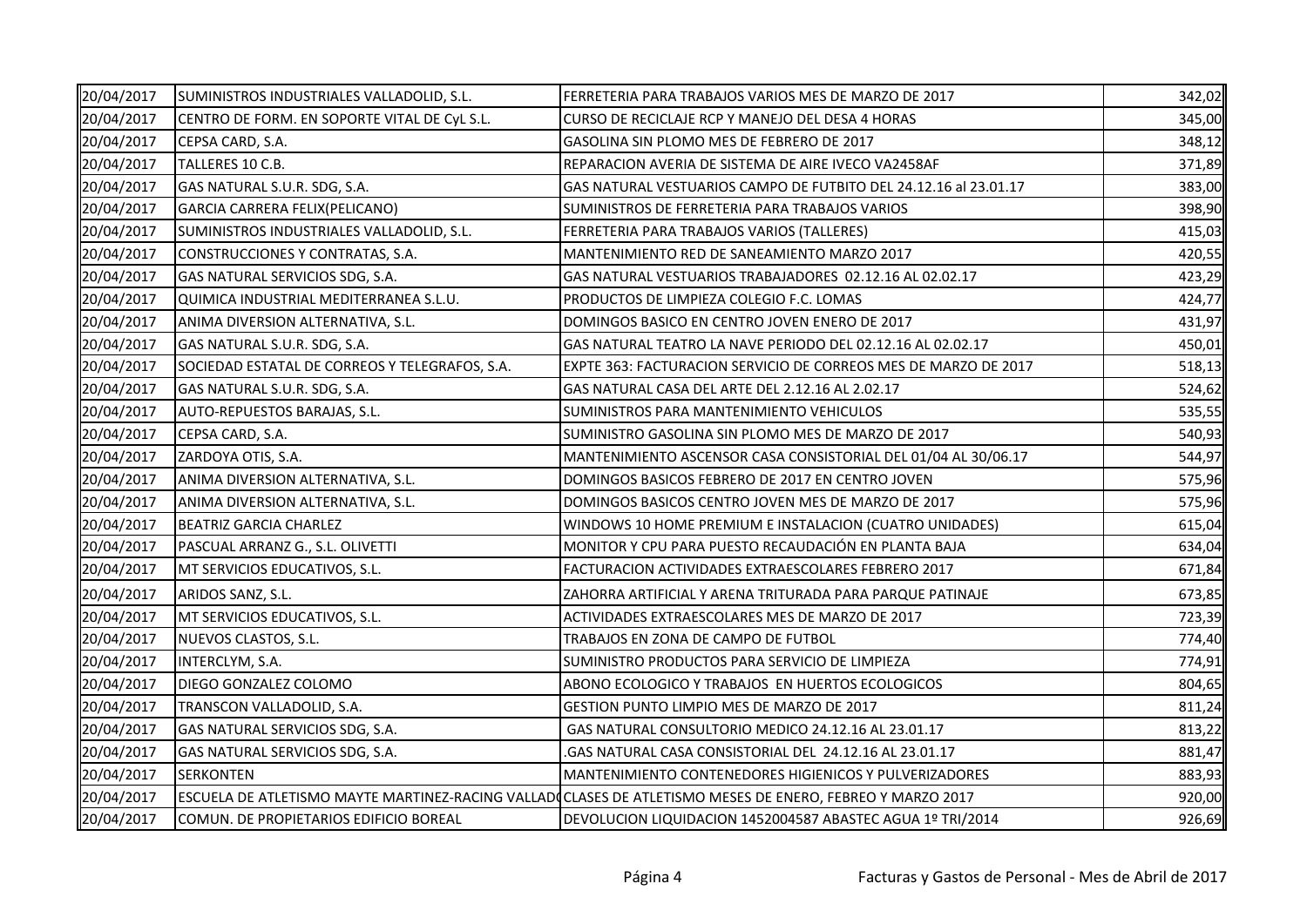| 20/04/2017 | COMUN. DE PROPIETARIOS EDIFICIO BOREAL     | DEVOLUCION RECIBO 1452005431 ABASTEC AGUA 2º TRI/2014 L             | 926,69    |
|------------|--------------------------------------------|---------------------------------------------------------------------|-----------|
| 20/04/2017 | <b>EMILIA GARCIA CARRERA</b>               | RADIAL, GENERADOR Y SOLDADOR INVERTER PARA ALUMBRADO PCO.           | 977,80    |
| 20/04/2017 | FRANYAL, S.L.                              | SUMINISTRO PLANTA CAÑADA REAL DE SORIA                              | 1.135,20  |
| 20/04/2017 | COMUN. DE PROPIETARIOS EDIFICIO BOREAL     | DEVOLUCION RECIBO 1552010005 ABASTEC AGUA 2º TRI/2015               | 1.373,95  |
| 20/04/2017 | COMUN. DE PROPIETARIOS EDIFICIO BOREAL     | DEVOLUCION RECARGO DEMORA ABONADO LIQUIDACIONES                     | 1.404,56  |
| 20/04/2017 | GAS NATURAL SERVICIOS SDG, S.A.            | GAS NATURAL CASA DE CULTURA PERIODO DEL 24.12.16 AL 23.01.17        | 1.643,99  |
| 20/04/2017 | ARTES GRAFICAS ANGELMA, S.A.               | REVISTA N.º 37                                                      | 2.000,00  |
| 20/04/2017 | COMERCIAL DE FUNDICION VALLISOLETANA       | SUMINISTROS VARIOS MOBILIARIO URBANO Y REPARACIONES                 | 2.042,60  |
| 20/04/2017 | FRANYAL, S.L.                              | MANTENIMIENTO SECTOR 3 Y 4 CORRESPONDIENTE AL MES DE MARZO DE 2017  | 2.096,93  |
| 20/04/2017 | SANTIAGO CIMAS TORICES                     | INSTALACION DE FIBRA MULTIMODO Y ELEMENTOS DE CAMPO EN RACK         | 2.399,67  |
| 20/04/2017 | GAS NATURAL SERVICIOS SDG, S.A.            | GAS NATURAL COLEGIO J. DIAZ PERIODO DEL 24.12.16 AL 23.01.17        | 3.096,89  |
| 20/04/2017 | <b>GRUPO MIS POLLITOS, S.L.</b>            | GESTION GUARDERIA INFANTIL MUNICIPAL MARZO 2017                     | 3.654,22  |
| 20/04/2017 | GAS NATURAL SERVICIOS SDG, S.A.            | GAS NATURAL FRONTON MUNICIPAL DEL 24.12.6 AL 2.01.17                | 7.874,51  |
| 20/04/2017 | IBERDROLA CLIENTES S.A.U.                  | ELECTRICIDAD VARIOS PUNTOS PERIODO ENERO - FEBRERO 2017             | 18.335,11 |
| 20/04/2017 | MANCOMUNIDAD PINODUERO                     | LIQUIDACION CUOTAS ORDINARIAS ABRIL DE 2017                         | 19.695,00 |
| 20/04/2017 | <b>AUVASA</b>                              | SUBVENCION A LA EXPLOTACION ABRIL DE 2017                           | 21.213,18 |
| 20/04/2017 | AGUAS DE VALLADOLID, S.A.                  | CONSUMO AGUA MES DE MARZO DE 2017                                   | 23.300,52 |
| 20/04/2017 | CONFEDERACION HIDROGRAFICA DEL DUERO       | LIQUIDACION AÑO 2016 VERTIDO ARROYO ESPANTA                         | 24.008,41 |
| 21/04/2017 | DIPUTACION PROVINCIAL DE VALLADOLID        | PUBLICACION BOP 30/03/2017 INFORMACION PCA. EXPTE 956/2017          | 14,40     |
| 21/04/2017 | DIPUTACION PROVINCIAL DE VALLADOLID        | PUBLICACION BOP 14/03/2017 EXPOSICION PUBLICA                       | 38,40     |
| 21/04/2017 | CAIXABANK, S.A.                            | <b>COMISIONES</b>                                                   | 0,61      |
| 21/04/2017 | SEC.DE ESTADO DE TELECOMUNICACIONES        | TASA POR RESERVA DEL DOMINIO PCO. RADIOELECTRICO EMISORA VIGILANTES | 100,00    |
| 21/04/2017 | TELEFONICA DE ESPAÑA, S,A,                 | TELEFONIA FIJA VARIABLE MES DE MARZO DE 2017                        | 181,31    |
| 21/04/2017 | TELEFONICA MOVILES ESPAÑA, S.A.            | TELEFONIA MOVIL PERIODO DEL 18 FEBRERO AL 17 MARZO 2017             | 650,52    |
| 21/04/2017 | TELEFONICA DE ESPAÑA, S,A,                 | TELEFONIA FIJA CONCERTADA EMPRESAS MES DE MARZO DE 2017             | 1.573,30  |
| 21/04/2017 | ALLIANZ CIA. DE SEGUROS Y REASEGUROS, S.A. | POLIZA 02033654100000 PERIODO DEL 10/02 AL 10/08 DE 2017            | 1.746,01  |
| 21/04/2017 | <b>BANCO CAJA ESPAÑA</b>                   | <b>COMISION ABONO RECIBOS</b>                                       | 7,62      |
| 21/04/2017 | <b>BANCO CAJA ESPAÑA</b>                   | <b>COMISION ABONO RECIBOS</b>                                       | 16,88     |
| 24/04/2017 | <b>BANCO CAJA ESPAÑA</b>                   | AMORTIZACION PRESTAMO NUM. 21084364-3-0-0533537912                  | 1.377,58  |
| 25/04/2017 | CAIXABANK, S.A.                            | <b>COMISIONES</b>                                                   | 0,48      |
| 25/04/2017 | REGULARIZACIÓN NOMINA                      | NOMINA PAGADA DE MAS DE ABRIL A DESCONTAR EN MAYO                   | 76,39     |
| 25/04/2017 | NOMINAS CONCEJALES Y ALCALDE               | NOMINAS CONCEJALES Y ALCALDE MES DE ABRIL                           | 3.987,21  |
| 25/04/2017 | NOMINAS FUNCIONARIOS                       | NOMINAS FUNCIONARIOS MES DE ABRIL                                   | 22.440,95 |